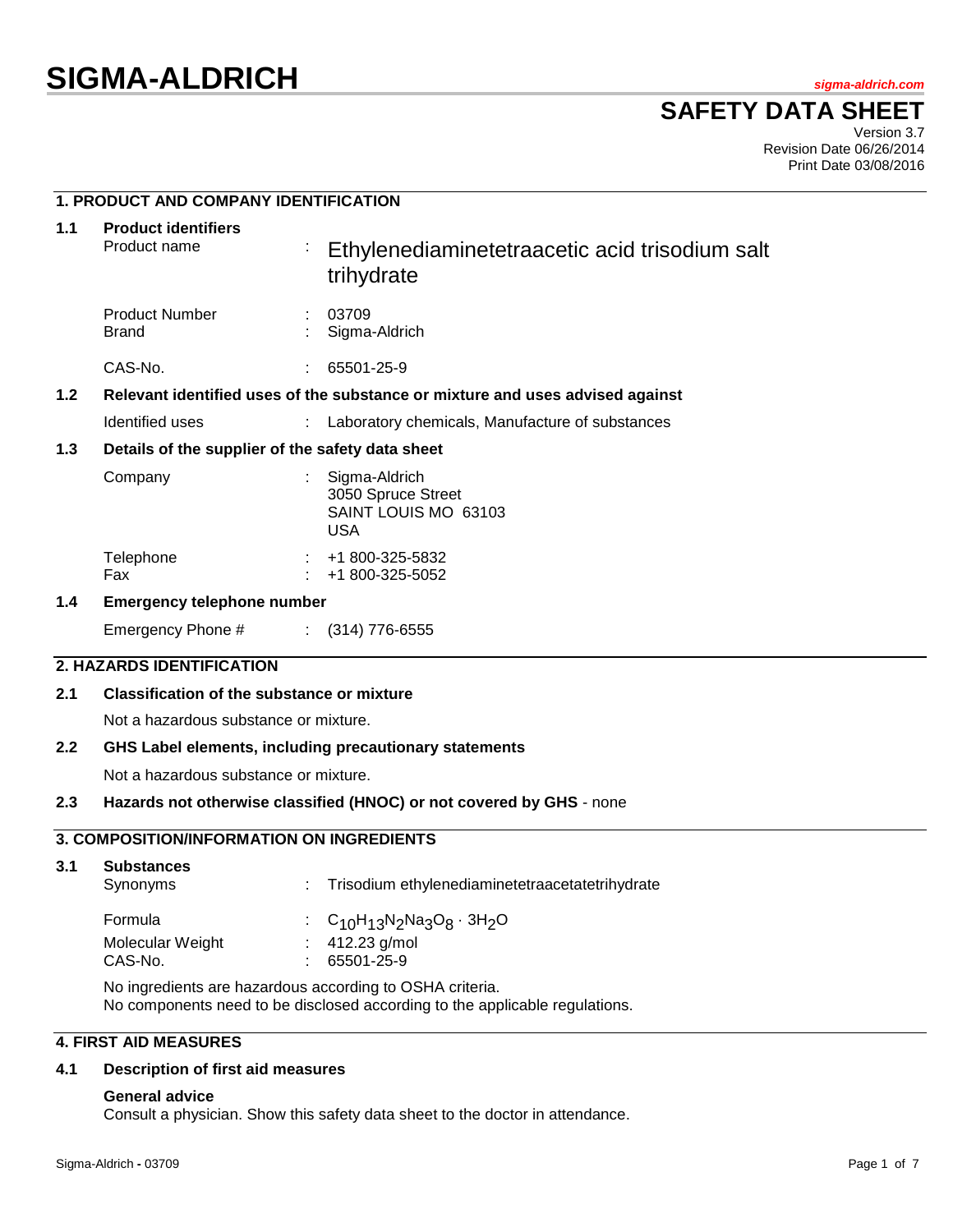# **If inhaled**

If breathed in, move person into fresh air. If not breathing, give artificial respiration. Consult a physician.

# **In case of skin contact**

Wash off with soap and plenty of water. Consult a physician.

## **In case of eye contact**

Flush eyes with water as a precaution.

# **If swallowed**

Never give anything by mouth to an unconscious person. Rinse mouth with water. Consult a physician.

- **4.2 Most important symptoms and effects, both acute and delayed** The most important known symptoms and effects are described in the labelling (see section 2.2) and/or in section 11
- **4.3 Indication of any immediate medical attention and special treatment needed** no data available

# **5. FIREFIGHTING MEASURES**

## **5.1 Extinguishing media**

# **Suitable extinguishing media**

Use water spray, alcohol-resistant foam, dry chemical or carbon dioxide.

**5.2 Special hazards arising from the substance or mixture** Carbon oxides, nitrogen oxides (NOx), Sodium oxides

#### **5.3 Advice for firefighters** Wear self contained breathing apparatus for fire fighting if necessary.

**5.4 Further information** no data available

# **6. ACCIDENTAL RELEASE MEASURES**

**6.1 Personal precautions, protective equipment and emergency procedures** Use personal protective equipment. Avoid dust formation. Avoid breathing vapours, mist or gas. Avoid breathing dust.

For personal protection see section 8.

- **6.2 Environmental precautions** Do not let product enter drains.
- **6.3 Methods and materials for containment and cleaning up** Pick up and arrange disposal without creating dust. Sweep up and shovel. Keep in suitable, closed containers for disposal.
- **6.4 Reference to other sections**

For disposal see section 13.

# **7. HANDLING AND STORAGE**

# **7.1 Precautions for safe handling**

Avoid formation of dust and aerosols.Further processing of solid materials may result in the formation of combustible dusts. The potential for combustible dust formation should be taken into consideration before additional processing occurs.

Provide appropriate exhaust ventilation at places where dust is formed. For precautions see section 2.2.

**7.2 Conditions for safe storage, including any incompatibilities**

Keep container tightly closed in a dry and well-ventilated place.

# **7.3 Specific end use(s)**

Apart from the uses mentioned in section 1.2 no other specific uses are stipulated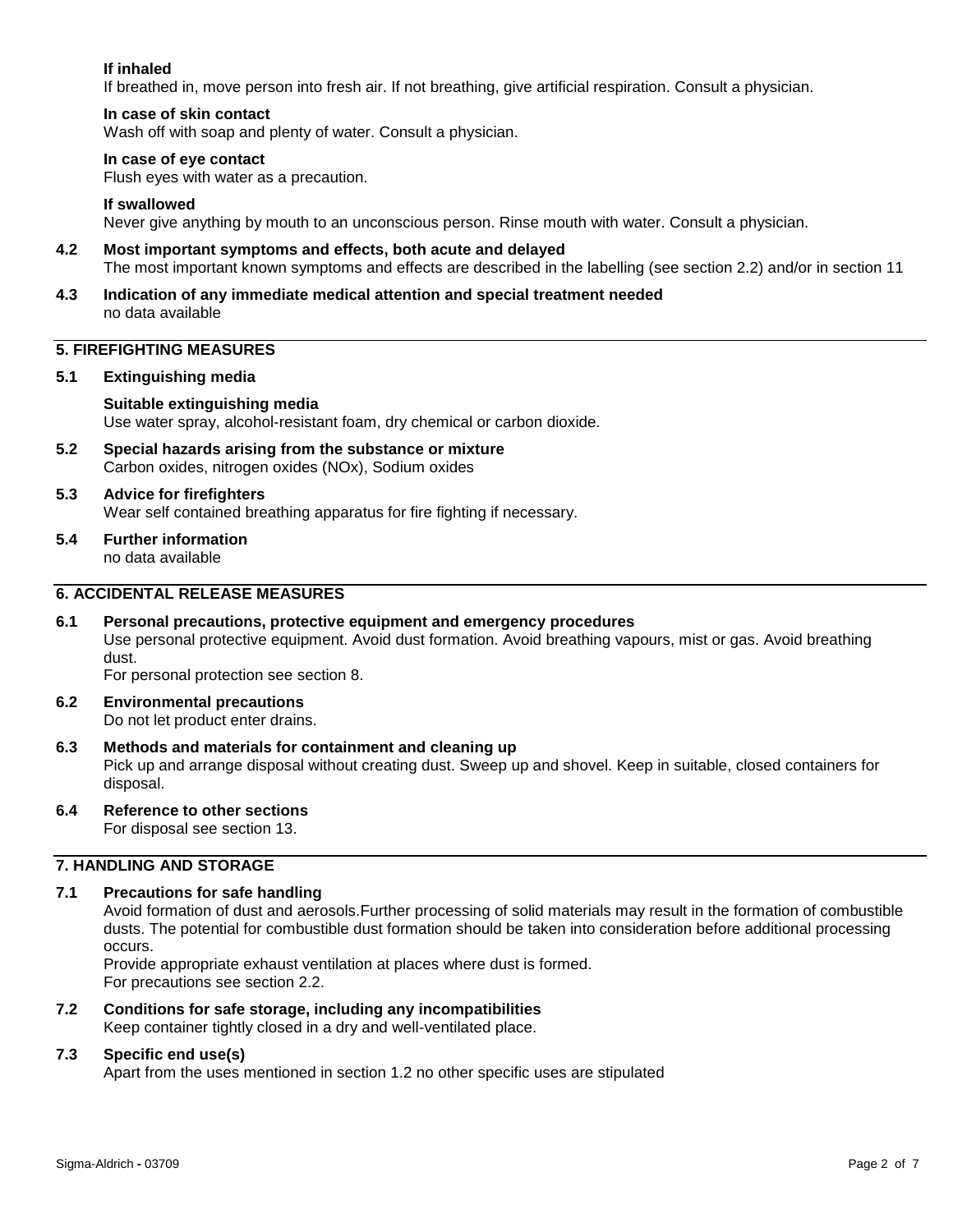# **8. EXPOSURE CONTROLS/PERSONAL PROTECTION**

# **8.1 Control parameters**

# **Components with workplace control parameters**

Contains no substances with occupational exposure limit values.

## **8.2 Exposure controls**

## **Appropriate engineering controls**

Handle in accordance with good industrial hygiene and safety practice. Wash hands before breaks and at the end of workday.

#### **Personal protective equipment**

#### **Eye/face protection**

Use equipment for eye protection tested and approved under appropriate government standards such as NIOSH (US) or EN 166(EU).

#### **Skin protection**

Handle with gloves. Gloves must be inspected prior to use. Use proper glove removal technique (without touching glove's outer surface) to avoid skin contact with this product. Dispose of contaminated gloves after use in accordance with applicable laws and good laboratory practices. Wash and dry hands.

Full contact Material: Nitrile rubber Minimum layer thickness: 0.11 mm Break through time: 480 min Material tested:Dermatril® (KCL 740 / Aldrich Z677272, Size M)

Splash contact Material: Nitrile rubber Minimum layer thickness: 0.11 mm Break through time: 480 min Material tested:Dermatril® (KCL 740 / Aldrich Z677272, Size M)

data source: KCL GmbH, D-36124 Eichenzell, phone +49 (0)6659 87300, e-mail sales@kcl.de, test method: EN374

If used in solution, or mixed with other substances, and under conditions which differ from EN 374, contact the supplier of the CE approved gloves. This recommendation is advisory only and must be evaluated by an industrial hygienist and safety officer familiar with the specific situation of anticipated use by our customers. It should not be construed as offering an approval for any specific use scenario.

## **Body Protection**

Choose body protection in relation to its type, to the concentration and amount of dangerous substances, and to the specific work-place., The type of protective equipment must be selected according to the concentration and amount of the dangerous substance at the specific workplace.

## **Respiratory protection**

Respiratory protection is not required. Where protection from nuisance levels of dusts are desired, use type N95 (US) or type P1 (EN 143) dust masks. Use respirators and components tested and approved under appropriate government standards such as NIOSH (US) or CEN (EU).

# **Control of environmental exposure**

Do not let product enter drains.

## **9. PHYSICAL AND CHEMICAL PROPERTIES**

## **9.1 Information on basic physical and chemical properties**

|    | a) Appearance      | Form: Fine crystals and fragments<br>Colour: white |
|----|--------------------|----------------------------------------------------|
|    | b) Odour           | no data available                                  |
|    | c) Odour Threshold | no data available                                  |
| d) | рH                 | $7.0 - 8.0$                                        |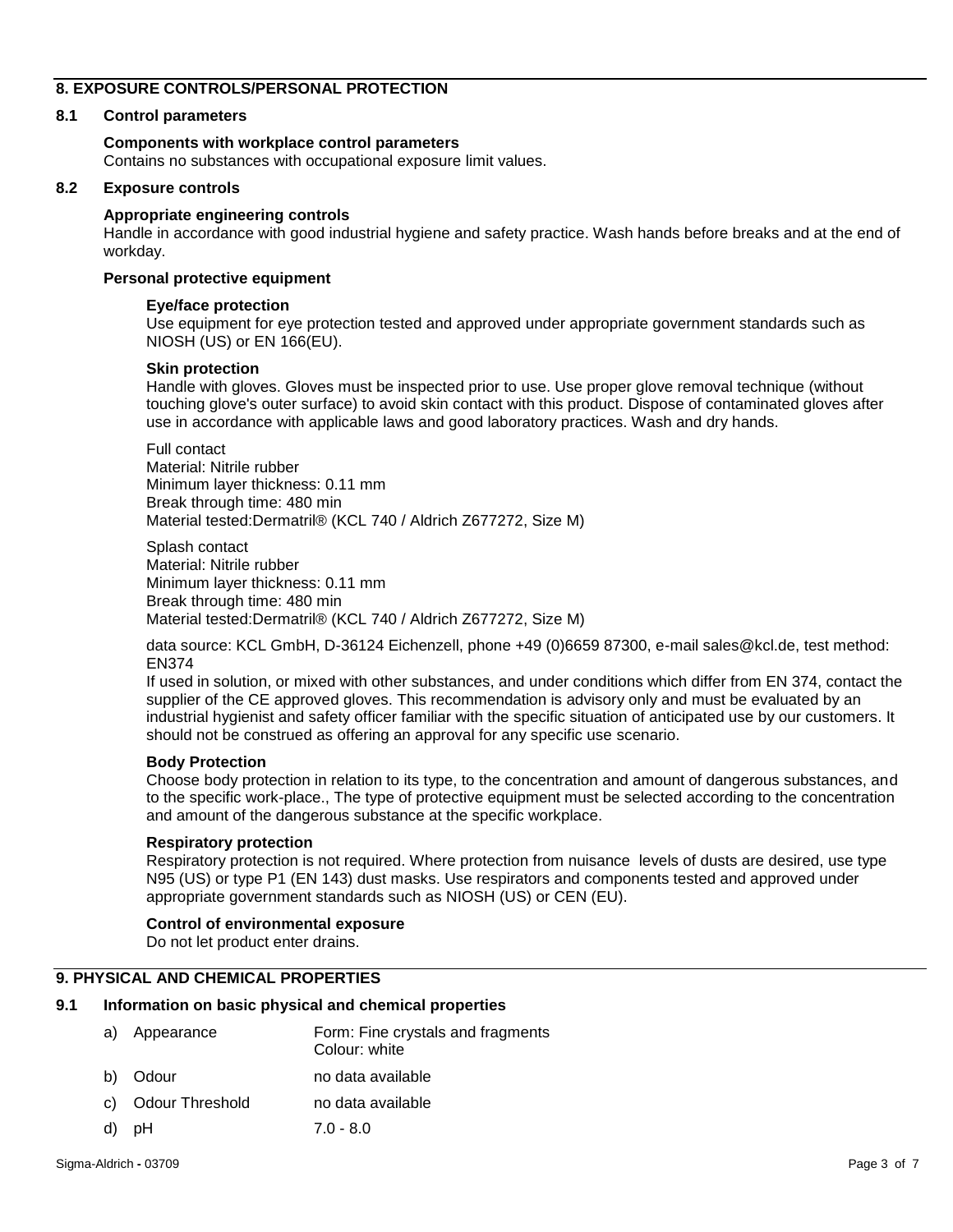| 9.2 |    | Other safety information<br>no data available      |                                                 |
|-----|----|----------------------------------------------------|-------------------------------------------------|
|     | t) | Oxidizing properties                               | no data available                               |
|     | s) | <b>Explosive properties</b>                        | no data available                               |
|     | r) | Viscosity                                          | no data available                               |
|     | q) | Decomposition<br>temperature                       | no data available                               |
|     | p) | Auto-ignition<br>temperature                       | no data available                               |
|     | O) | Partition coefficient: n-<br>octanol/water         | no data available                               |
|     | n) | Water solubility                                   | 39.42 g/l at 20 °C (68 °F) - completely soluble |
|     | m) | Relative density                                   | no data available                               |
|     | I) | Vapour density                                     | no data available                               |
|     | k) | Vapour pressure                                    | no data available                               |
|     | j) | Upper/lower<br>flammability or<br>explosive limits | no data available                               |
|     | i) | Flammability (solid, gas) no data available        |                                                 |
|     | h) | Evapouration rate                                  | no data available                               |
|     | g) | Flash point                                        | no data available                               |
|     | f) | Initial boiling point and<br>boiling range         | no data available                               |
|     | e) | Melting point/freezing<br>point                    | no data available                               |

## **10. STABILITY AND REACTIVITY**

#### **10.1 Reactivity** no data available

- **10.2 Chemical stability** Stable under recommended storage conditions.
- **10.3 Possibility of hazardous reactions** no data available
- **10.4 Conditions to avoid** no data available
- **10.5 Incompatible materials** Strong oxidizing agents
- **10.6 Hazardous decomposition products** Other decomposition products - no data available In the event of fire: see section 5

# **11. TOXICOLOGICAL INFORMATION**

# **11.1 Information on toxicological effects**

# **Acute toxicity**

LD50 Oral - rat - 2,150 mg/kg

Inhalation: no data available

Dermal: no data available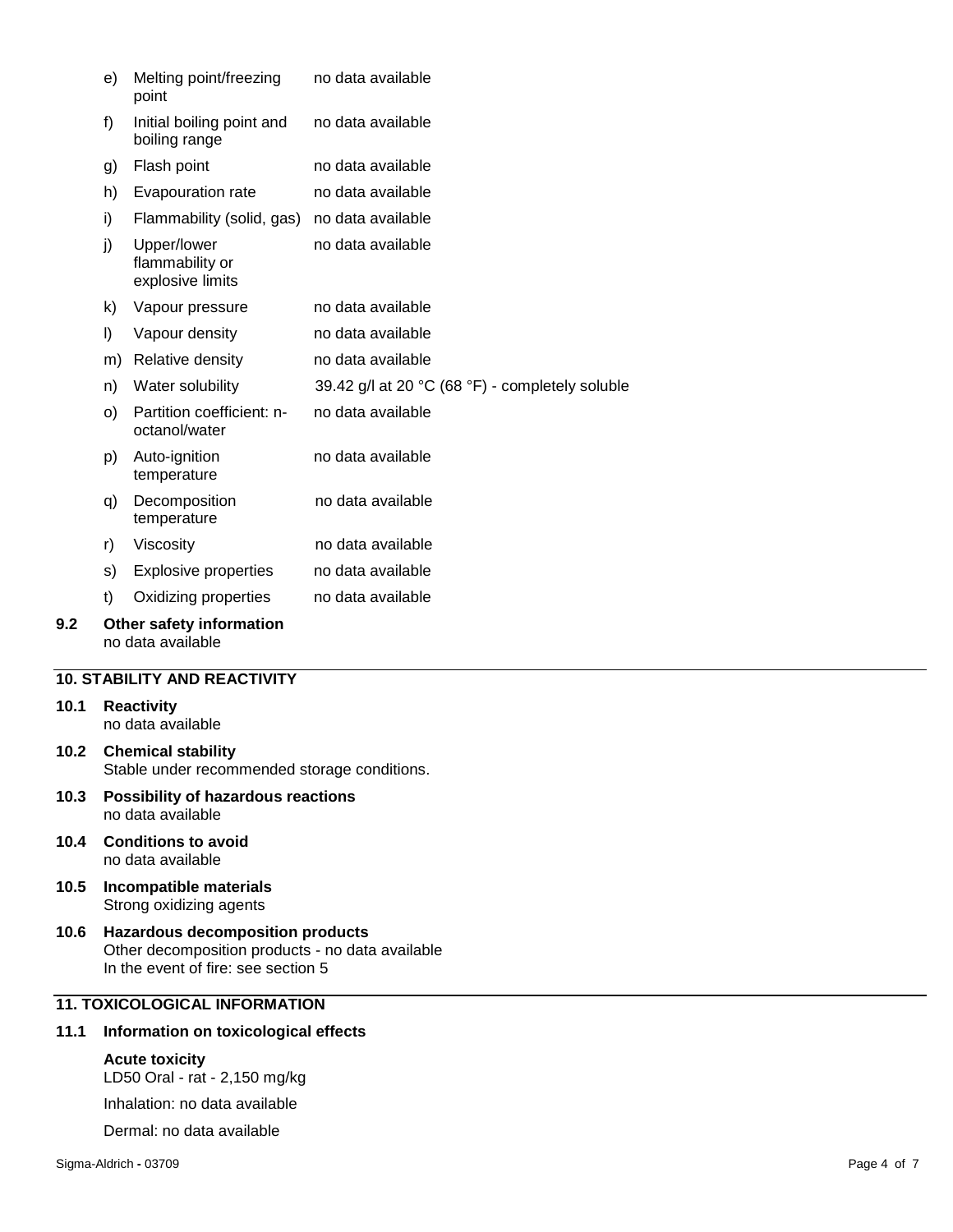LD50 Intraperitoneal - mouse - 300 mg/kg Remarks: Kidney, Ureter, Bladder:Changes in tubules (including acute renal failure, acute tubular necrosis).

#### **Skin corrosion/irritation**

no data available

## **Serious eye damage/eye irritation**

no data available

#### **Respiratory or skin sensitisation** no data available

# **Germ cell mutagenicity**

# **Carcinogenicity**

- IARC: No component of this product present at levels greater than or equal to 0.1% is identified as probable, possible or confirmed human carcinogen by IARC.
- ACGIH: No component of this product present at levels greater than or equal to 0.1% is identified as a carcinogen or potential carcinogen by ACGIH.
- NTP: No component of this product present at levels greater than or equal to 0.1% is identified as a known or anticipated carcinogen by NTP.
- OSHA: No component of this product present at levels greater than or equal to 0.1% is identified as a carcinogen or potential carcinogen by OSHA.

#### **Reproductive toxicity**

no data available

no data available

**Specific target organ toxicity - single exposure** no data available

#### **Specific target organ toxicity - repeated exposure** no data available

# **Aspiration hazard**

no data available

#### **Additional Information** RTECS: AH5250000

# **12. ECOLOGICAL INFORMATION**

#### **12.1 Toxicity**

no data available

- **12.2 Persistence and degradability** no data available
- **12.3 Bioaccumulative potential** no data available
- **12.4 Mobility in soil** no data available

# **12.5 Results of PBT and vPvB assessment** PBT/vPvB assessment not available as chemical safety assessment not required/not conducted

# **12.6 Other adverse effects**

no data available

# **13. DISPOSAL CONSIDERATIONS**

## **13.1 Waste treatment methods**

**Product**

Offer surplus and non-recyclable solutions to a licensed disposal company.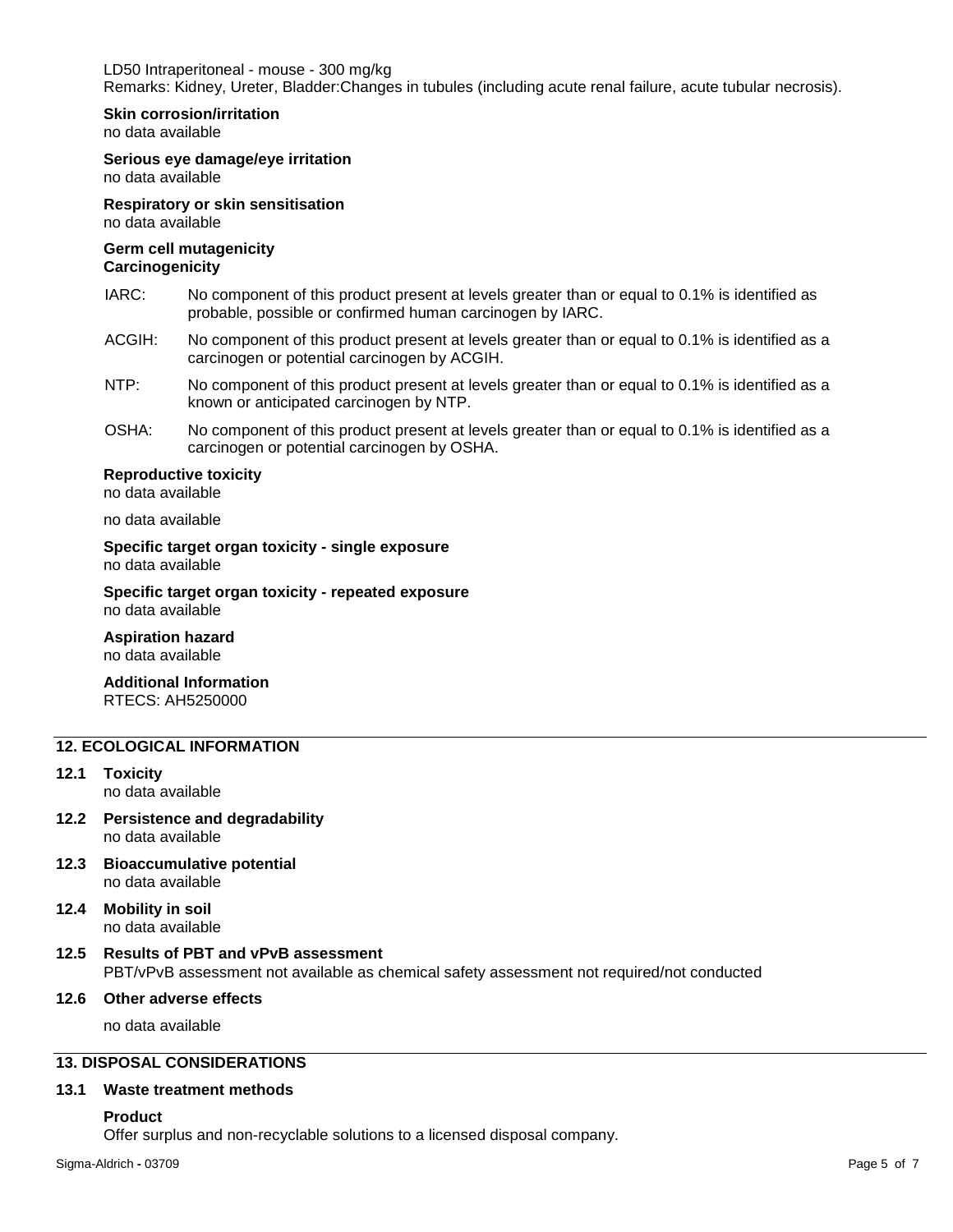Dispose of as unused product.

# **14. TRANSPORT INFORMATION**

## **DOT (US)**

Not dangerous goods

# **IMDG**

Not dangerous goods

# **IATA**

Not dangerous goods

# **15. REGULATORY INFORMATION**

#### **SARA 302 Components**

SARA 302: No chemicals in this material are subject to the reporting requirements of SARA Title III, Section 302.

#### **SARA 313 Components**

SARA 313: This material does not contain any chemical components with known CAS numbers that exceed the threshold (De Minimis) reporting levels established by SARA Title III, Section 313.

# **SARA 311/312 Hazards**

No SARA Hazards

## **Massachusetts Right To Know Components**

No components are subject to the Massachusetts Right to Know Act.

| <b>Pennsylvania Right To Know Components</b>              |                       |                      |
|-----------------------------------------------------------|-----------------------|----------------------|
| Ethylenediaminetetraacetic acid trisodium salt trihydrate | CAS-No.<br>65501-25-9 | <b>Revision Date</b> |
| <b>New Jersey Right To Know Components</b>                |                       |                      |
| Ethylenediaminetetraacetic acid trisodium salt trihydrate | CAS-No.<br>65501-25-9 | <b>Revision Date</b> |

#### **California Prop. 65 Components**

This product does not contain any chemicals known to State of California to cause cancer, birth defects, or any other reproductive harm.

# **16. OTHER INFORMATION**

#### **HMIS Rating**

| <b>NFPA Rating</b>     |   |
|------------------------|---|
| <b>Physical Hazard</b> | O |
| Flammability:          | O |
| Chronic Health Hazard: |   |
| Health hazard:         |   |

| Health hazard:     | 0 |
|--------------------|---|
| Fire Hazard:       | 0 |
| Reactivity Hazard: | 0 |

#### **Further information**

Copyright 2014 Sigma-Aldrich Co. LLC. License granted to make unlimited paper copies for internal use only. The above information is believed to be correct but does not purport to be all inclusive and shall be used only as a guide. The information in this document is based on the present state of our knowledge and is applicable to the product with regard to appropriate safety precautions. It does not represent any guarantee of the properties of the product. Sigma-Aldrich Corporation and its Affiliates shall not be held liable for any damage resulting from handling or from contact with the above product. See www.sigma-aldrich.com and/or the reverse side of invoice or packing slip for additional terms and conditions of sale.